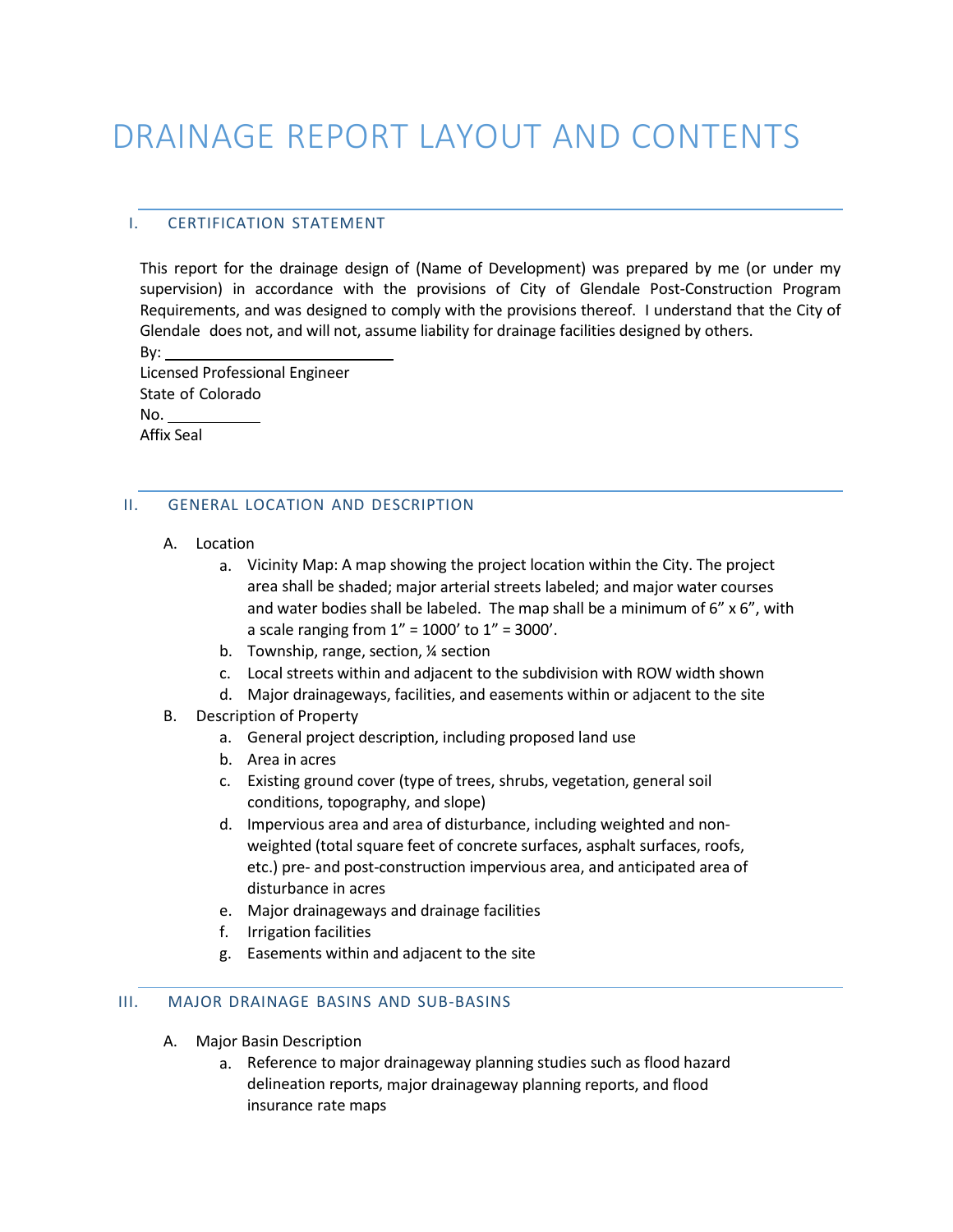- b. Major basin drainage characteristics, existing and planned land uses within the basin.
- c. Identification of all irrigation facilities within the basin, which will influence or be influenced by the local drainage design
- B. Sub-Basin Description
	- a. Discussion of historic and proposed drainage patterns of the property
	- b. Discussion of offsite drainage flow patterns and impact on development under existing and fully developed basin conditions

# IV. DRAINAGE DESIGN CRITERIA

- A. Regulations: Discussion of the optional provisions selected or the deviation from the criteria, if any, and its justification
- B. Discussion on implementation of the "Four Step Process" including Runoff Reduction Practices, Water Quality Capture Volume, Stabilizing Drainageways and Source Control BMPs
- C. Development Criteria Reference and Constraints
	- a. Discussion of previous drainage studies (i.e., project master plans) for the site that influence or are influenced by the drainage design and how the plan will affect drainage design for the site
	- b. Discussion of the relationship to and effects of adjacent drainage studies
	- c. Discussion of the drainage impact of site constraints such as streets, utilities, rapid transit, existing structures, and development or site plan
- D. Hydrological Criteria
	- a. Identify design rainfall.
	- b. Hydrologic soil group.
	- c. Identify runoff calculation method
	- d. Identify detention discharge and storage calculation method
	- e. Identify design storm recurrence intervals
	- f. Discussion and justification of other assumptions or calculation methods used that are not referenced by the criteria
- E. Hydraulic Criteria
	- a. Identify various capacity references
	- b. Discussion of other drainage facility design criteria used that are not referenced in the criteria
	- c. If there are proposed modifications to areas within the 100-year floodplain or floodway, a "Floodplain Modeling Report" must be submitted
	- d. If there are proposed modifications to a natural drainageway where a 100-year floodplain has not been designated, a "Floodplain Modeling Study" must be submitted
- F. Water Quality
	- a. Include applicable Stormwater Quality Design Standards Checklist(s) for all stormwater quality control measures (BMPs) included in the design. See Appendix B for checklist(s).
- G. Modifications of Criteria
	- a. Identify provisions by section number for which a modification is requested
	- b. Provide justification for each modification requested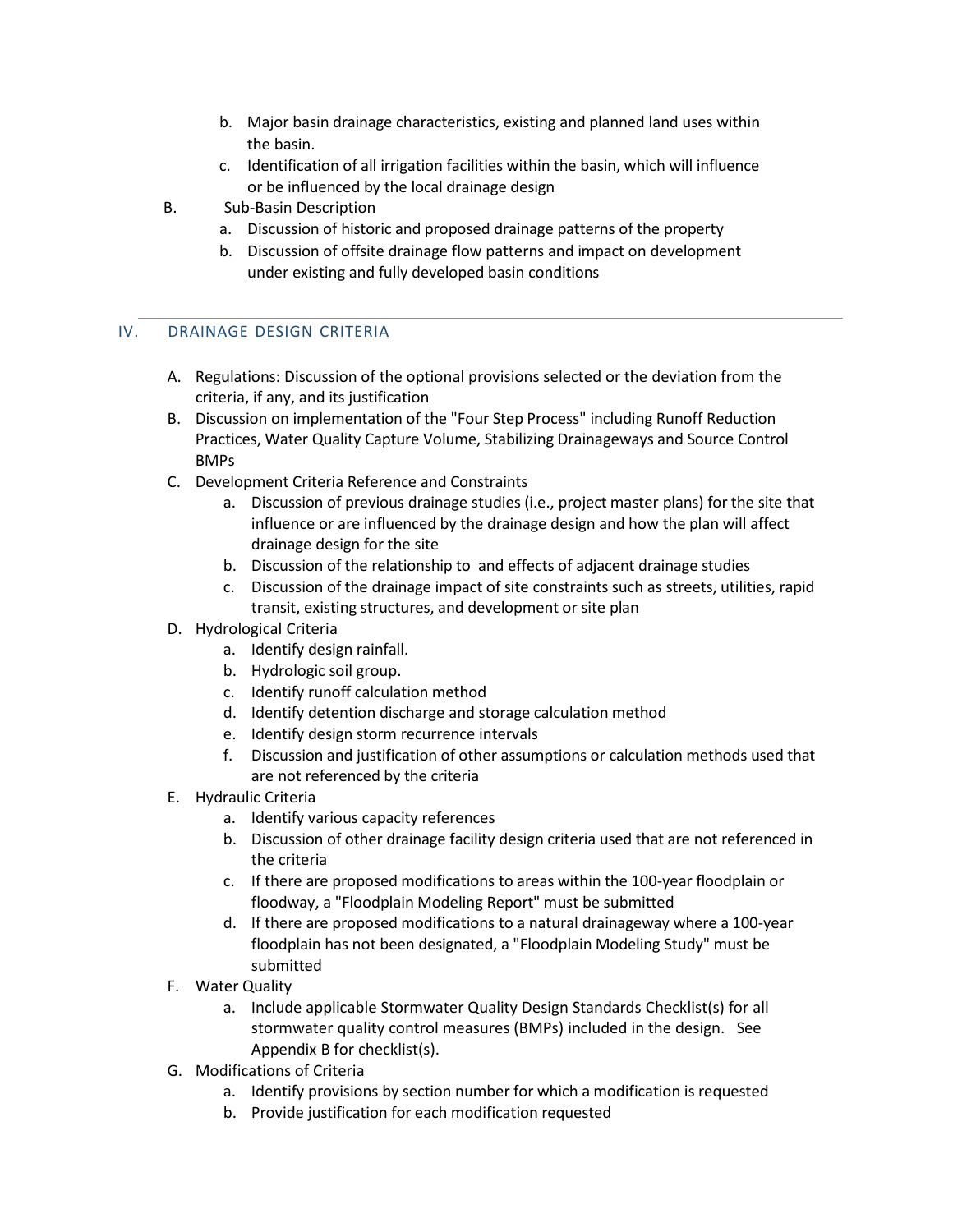# V. DRAINAGE FACILITY DESIGN

- A. General Concept
	- a. Discussion of concept and typical drainage patterns
	- b. Discussion of compliance with off-site runoff considerations
	- c. Discussion of anticipated and proposed drainage patterns
	- d. Discussion of the content of tables, charts, figures, plates, or drawings presented in the report
- B. Specific Details
	- a. Discussion of drainage problems encountered and solutions at specific design points
	- b. Discussion of detention storage and outlet design
	- c. Discussion of measures implemented to treat the WQCV
	- d. Structural and non-structural control measures (best management practices (BMPs) ) that will be part of the stormwater management design.
	- e. A summary table for each detention storage pond on the site to include:
		- i. Stage-Storage Curve
		- ii. Stage-Discharge Curve
		- iii. Detention Pond Volume Required
		- iv. Detention Pond Volume Provided
		- v. Water Quality Capture Volume (WQCV)
		- vi. Water Quality Elevation
		- vii. Spillway Elevation
		- viii. Pond Freeboard
		- ix. Outlet(s) size(s)
	- f. Discussion of maintenance access and maintenance responsibility
	- g. Discussion of easements and tracts for drainage purposes, including the conditions and limitations for use
	- h. Discussion of the facilities needed offsite for the conveyance of minor and major flows to the major drainageway

## VI. CONCLUSIONS

- A. Compliance with Standards
	- a. Compliance with City Glendale Post-Construction Program Requirements
	- b. Compliance with any existing Master Drainage Plans
	- c. Compliance with the City's floodplain regulations
	- d. Compliance with applicable State and Federal regulations
- B. Drainage Concept
	- a. Effectiveness of drainage design to control damage from storm runoff
	- b. Influence of proposed development on the Master Drainage Plan recommendation(s)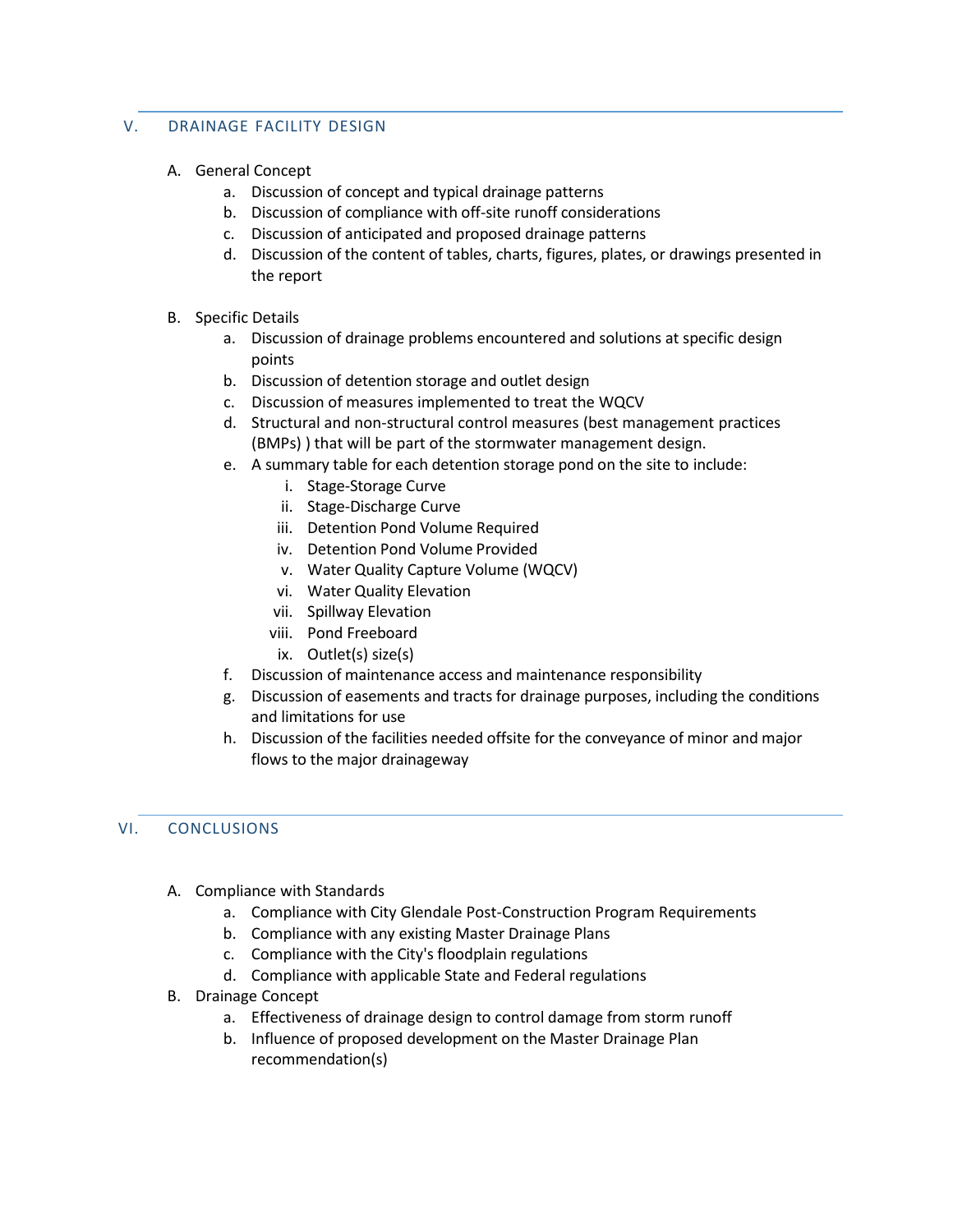#### VII. REFERENCES

### Reference all criteria and technical information used

#### VIII. APPENDICES

- A. Vicinity Map
- B. Hydrologic Computations
	- a. Land use assumptions regarding adjacent properties
	- b. Initial and major storm runoff at specific design points
	- c. Historic and fully developed runoff computations at specific design points
	- d. Hydrographs at critical design points
	- e. Time of concentration and runoff coefficients for each basin
- C. Hydraulic Computations
	- a. Culvert capacities
	- b. Storm sewer capacity. Allowable models include StormCAD, UDSewer, FlowMaster, and Extran. Other models will be accepted on a case by case basis upon prior approval from the City
	- c. Street flow calculations for the 2-year and 100-year events regarding street encroachment, theoretical capacity, and allowable gutter flow
	- d. Storm inlet capacity including inlet control rating at connection(s) to storm sewer system
	- e. Open channel design
	- f. Check dam and/or channel drop design
	- g. Detention facility design including area/volume capacity, outlet capacity, soil analysis, and ground water table elevations
	- h. Downstream/outfall system capacity to the major drainageway system
	- i. Design of erosion protection measures for culverts, and storm sewer outlets
- D. Letters of intent to acquire all necessary off-site easements
- E. Water quality design calculations
- F. Printed copies of input and output files for all computer models used in the analysis and design
- G. Digital copies of input and output files for all computer models used in the analysis and design
- H. Drainage Plan (Overall Drainage Plan, Detailed Drainage Plans)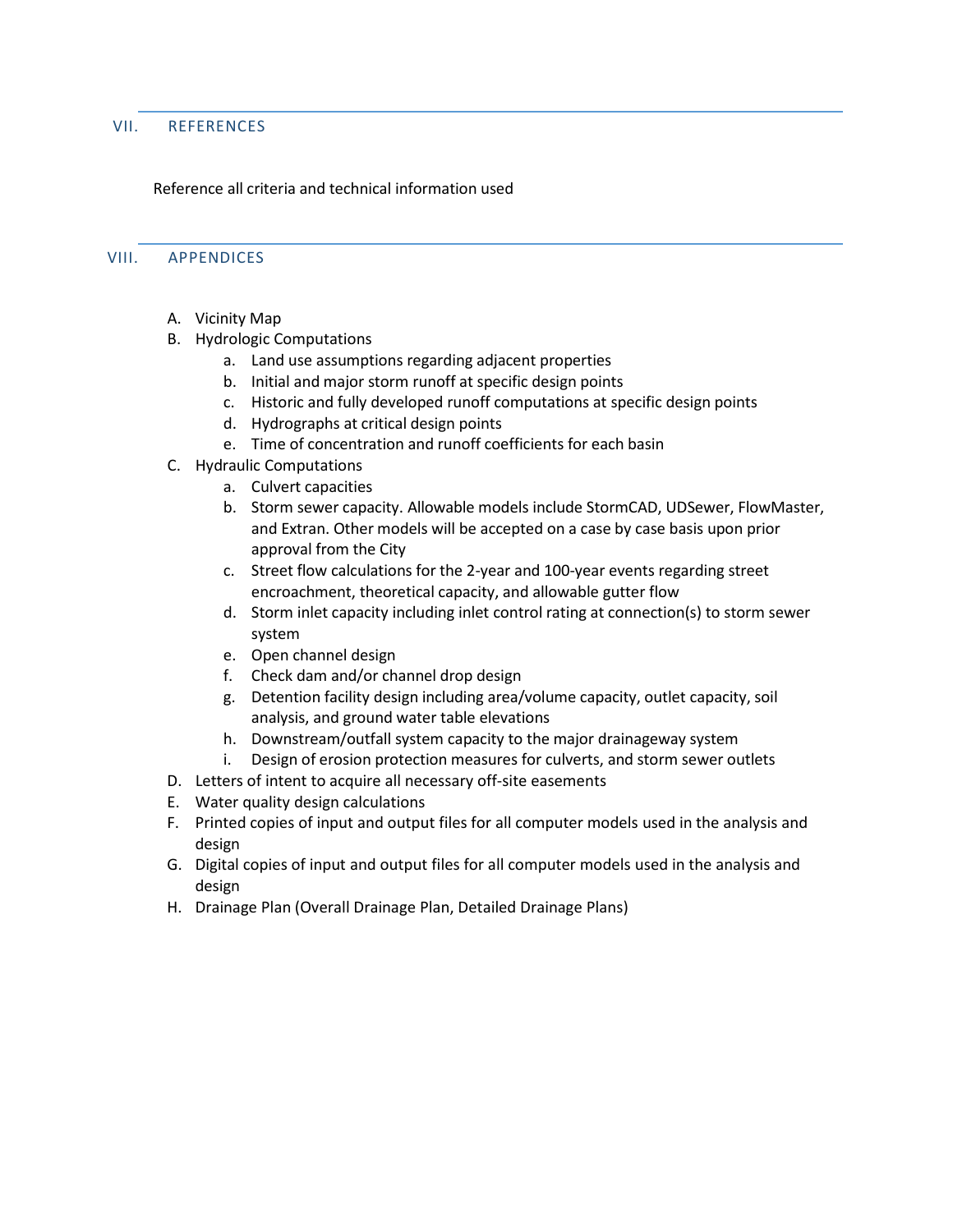# DRAINAGE PLAN CONTENTS

All final drainage plan drawings shall be 24" X 36" in size and signed and sealed by a professional engineer, registered in the State of Colorado. All drawings should include title block, project name, project address, date of preparation, and north arrow, legend to define map symbols and scale as applicable. An overall drainage plan and detailed drainage plan should be provided with the information provided below. Some information may be repeated on several plans but should be repeated as necessary.

## I. OVERALL DRAINAGE PLAN

- A. Boundaries of entire development or project
- B. Limits of all major basins, including offsite basins.
- C. General drainage patterns and flow paths, including those entering and leaving the site.
- D. Any existing or proposed major stormwater management facilities, upstream, downstream, or within the site.

## II. DETAILED DRAINAGE PLAN

- A. Scale of 1"=20' to 1"=100'
- B. The boundary lines of the subdivision or project, right-of-way lines of streets, easements and other rights of way with purposes noted, irrigation ditches, detention ponds, watercourses, and lot lines, with accurate bearings and distances.
- C. Designations of all streets and other rights of way, including dimensions and names of such streets.
- D. Floodplain boundary based on the most current information.
- E. The location, size, and type of all existing utilities.
- F. The location, size, and type of all storm sewers.
- G. The location, size, and type of all culverts, including box culverts.
- H. The location, size, and type of all open channels, including irrigation ditches with profile views where applicable.
- I. The location, size, and type of all inlets, cross pans, manholes, and other storm sewer appurtenances.
- J. Major basin and sub-basin boundaries.
- K. Drainage sub-basin boundaries and concentration points for the developed site clearly delineated and labeled
- L. Any offsite feature or basin influencing development.
- M. Show the lowest floor elevation (the basement floor elevation or the bottom of the crawl space) and grade at foundation elevations of all buildings.
- N. Street slope and flow direction and cross-pan.
- O. Existing (dashed or screened) and proposed (solid) contours (use NAVD 88 Datum) with a 2-foot maximum interval. The contours must extend a minimum of 100 feet beyond property lines.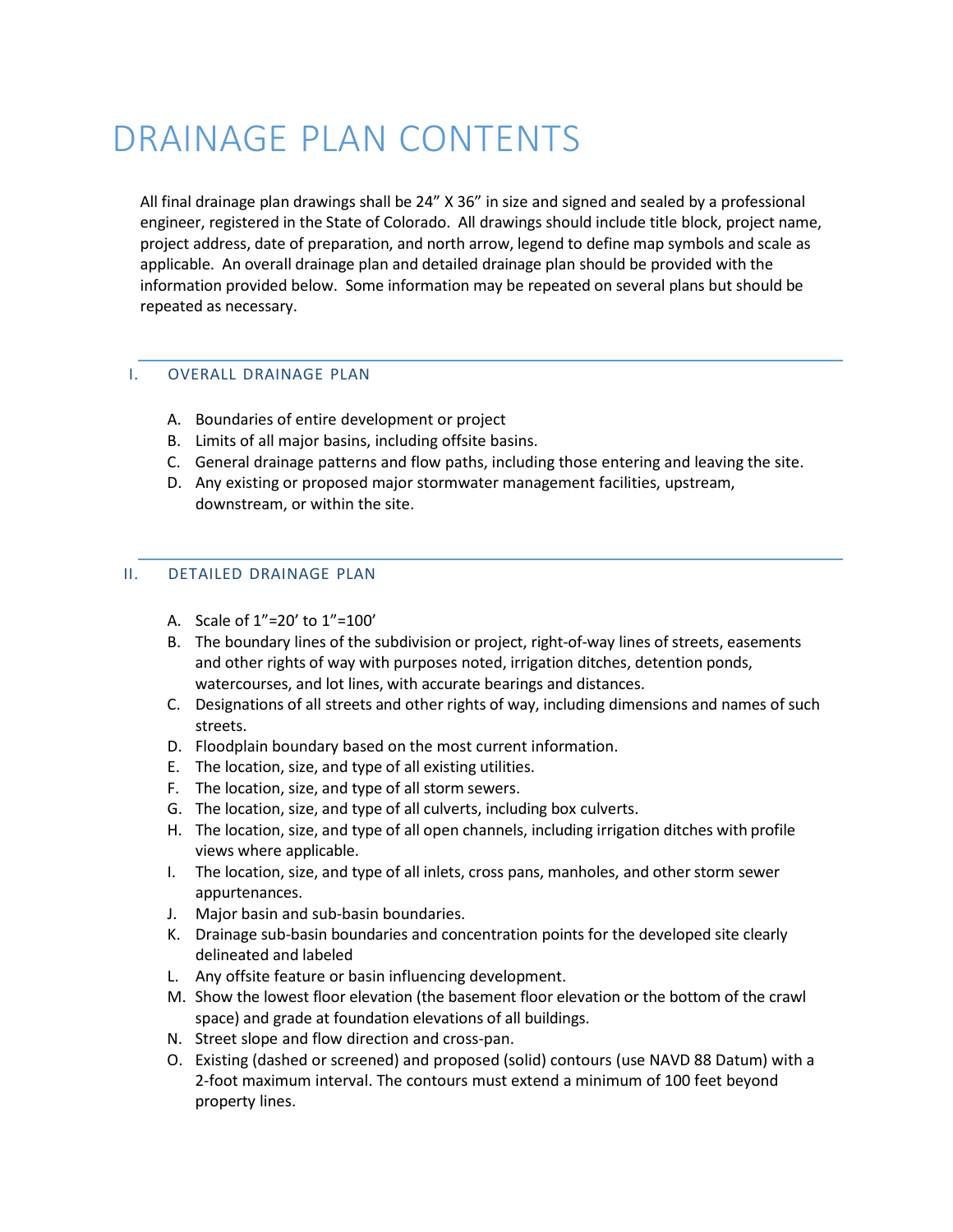- P. Spot elevations or one foot contours where two foot contours do not show on the property or where needed to depict the grading. Spot elevations may be needed in critical areas, especially adjacent to existing developed property.
- Q. Spot elevations critical to describe drainage features and their function (e.g., inlets, cross pans, spillways, inlets/outlets of manholes, culverts, and storm sewers).
- R. A summary table of site hydrology, including offsite flows entering the site for the 10-year and 100-year design storms, basin numbers, basin areas, runoff coefficients, and onsite flows for the 10-year and 100-year design storms at the concentration points
- S. Cross-sectional views of all open channels, including irrigation ditches, trickle channels, spillway structures, etc. These views must include applicable easement/right-of-way boundaries and water surface elevations such as the 100-year storm depth, 2-year storm depth, major storm freeboard, and operating irrigation level
- T. Capacity, discharge, outlet structure, spillways, permanent pool water level (if any), and 100-year high water level for all detention ponds, including both the water quality and water quantity elevations. Cross-hatching of the area inundated by the 100-year water surface elevation is recommended
- U. If SWMM modeling is used, a sub-basin map and a SWMM schematic diagram are required to depict the sub-basins and conveyance elements represented in the model
- V. All existing and proposed drainage facilities (e.g., detention facilities, storm sewers, swales, riprap, outlet structures, irrigation ditches, culverts, cross pans and other appurtenances, including riprap protection).
- W. Water surface profiles for all major open channels, or as required
- X. Proposed outfalls or exit points for runoff from the developed area and facilities to convey flows to the final outfall point without damage to downstream properties.
- Y. Proposed detention basin grading and detention basin outlet schematic, include overflow directions and amount and emergency spillway.
- Z. Runoff summary table.
- AA. Detention basin summary table.
- BB. Location and footprints of detention facilities.
- CC. Include benchmark.
- DD.Water quality enhancement BMPs schematic.
- EE. Construction details for stormwater quality BMPs including, but not limited to, outlet structures, trickle channels, and forebays.
- FF. Profile views of all subsurface drainage facilities showing their size, slope, lengths, design storm hydraulic grade lines (2-year and 100-year), cover, details of structures Golden Standard Details (or equivalent details), and relationship with existing utilities.
- GG.General notes relating to the design of the drainage features of the development are required on the utility plan cover sheet. (Additional notes are required by other departments, such as Engineering and Water/Wastewater.) The required drainage notes are as follows:
	- a. All street, sanitary sewer, storm sewer and water construction shall conform to City Standards and Specifications current at date of execution of the Development Agreement pertaining to this development. Any construction occurring three years after the execution of the development agreement shall require re-examination of the plans by the Director who may require that they be made to conform to standards and specifications current at that time.
	- b. The type, size, location, and number of all known underground utilities are approximate as shown on the drawings. It shall be the responsibility of the